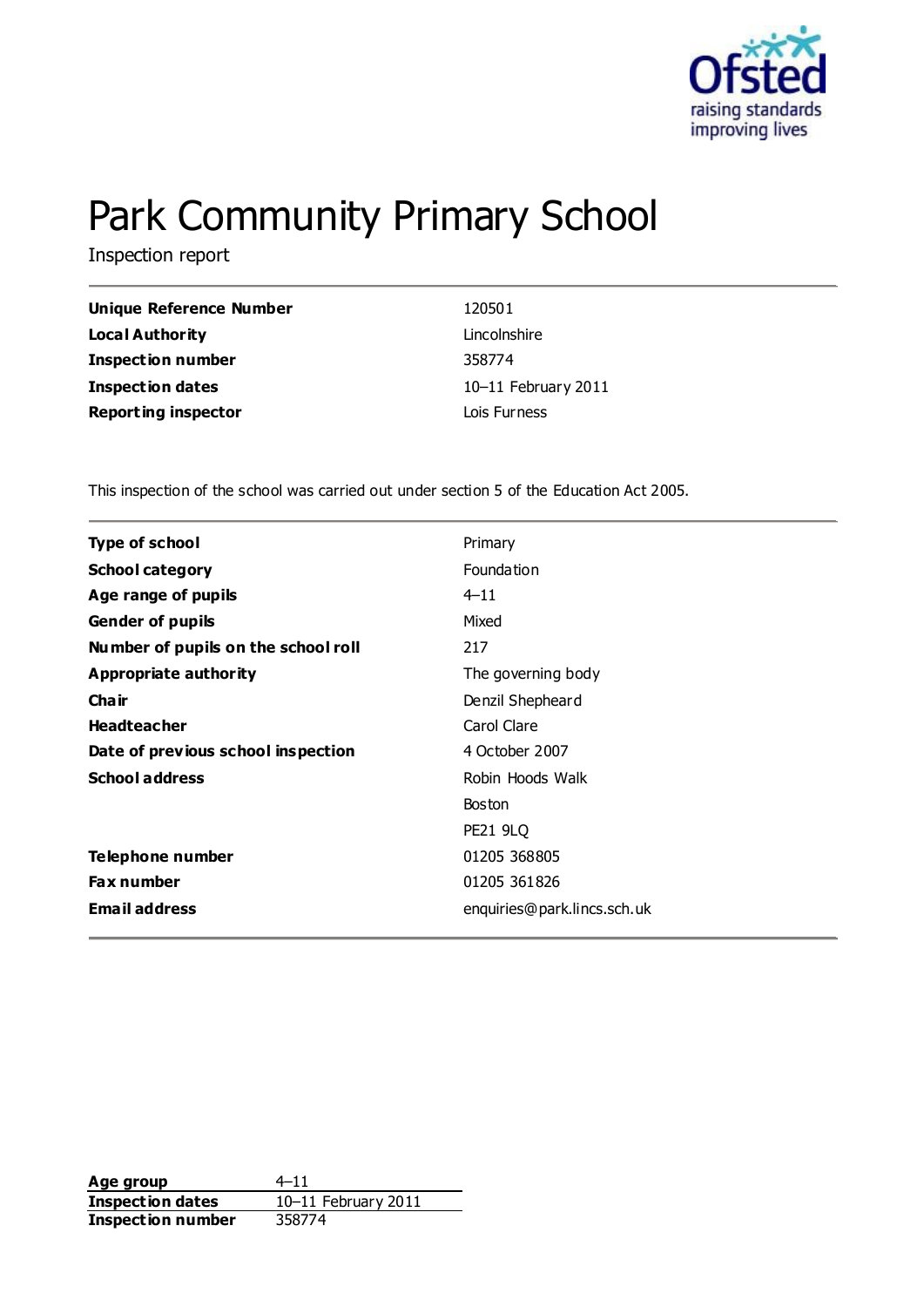The Office for Standards in Education, Children's Services and Skills (Ofsted) regulates and inspects to achieve excellence in the care of children and young people, and in education and skills for learners of all ages. It regulates and inspects childcare and children's social care, and inspects the Children and Family Court Advisory Support Service (Cafcass), schools, colleges, initial teacher training, work-based learning and skills training, adult and community learning, and education and training in prisons and other secure establishments. It assesses council children's services, and inspects services for looked after children, safeguarding and child protection.

Further copies of this report are obtainable from the school. Under the Education Act 2005, the school must provide a copy of this report free of charge to certain categories of people. A charge not exceeding the full cost of reproduction may be made for any other copies supplied.

If you would like a copy of this document in a different format, such as large print or Braille, please telephone 0300 123 4234, or email **[enquiries@ofsted.gov.uk](mailto:enquiries@ofsted.gov.uk)**.

You may copy all or parts of this document for non-commercial educational purposes, as long as you give details of the source and date of publication and do not alter the documentation in any way.

To receive regular email alerts about new publications, including survey reports and school inspection reports, please visit our website and go to 'Subscribe'.

Royal Exchange Buildings St Ann's Square Manchester M2 7LA T: 0300 123 4234 Textphone: 0161 618 8524 E: **[enquiries@ofsted.gov.uk](mailto:enquiries@ofsted.gov.uk)**

W: **[www.ofsted.gov.uk](http://www.ofsted.gov.uk/)**

© Crown copyright 2011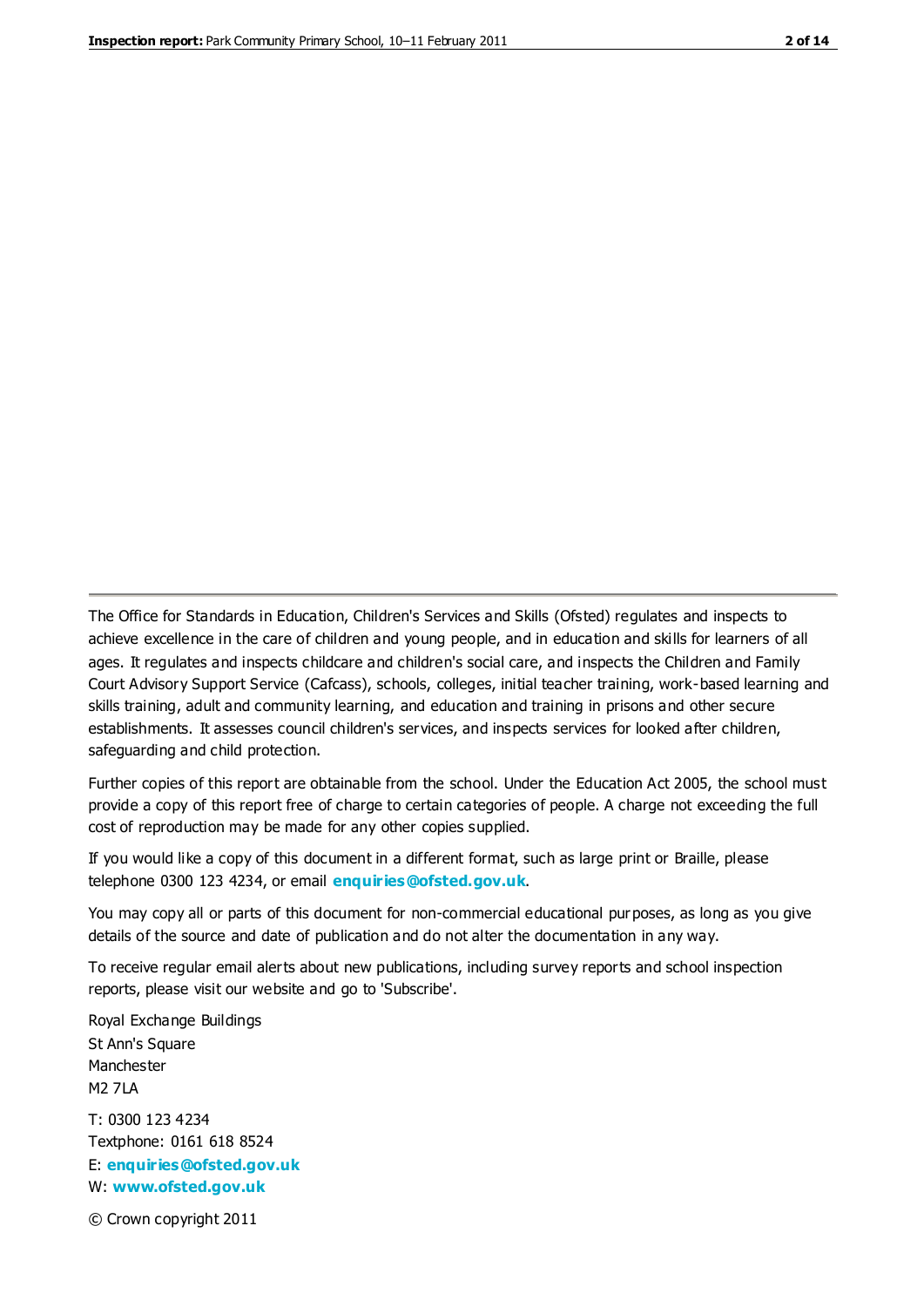# **Introduction**

This inspection was carried out by three additional inspectors. Seventeen lessons were visited and nine teachers observed. Meetings were held with parents and carers, groups of pupils, members of the governing body, the school improvement partner and members of staff. The inspectors observed the school's work and scrutinised documentation including the school improvement plan, monitoring and evaluation reports, pupils' work, assessment records, safeguarding documentation and the school improvement partner's reports. In total, 76 parents' and carers' questionnaires were analysed. The team also analysed responses to the Key Stage 2 pupils' survey and the staff questionnaire.

The inspection team reviewed many aspects of the school's work. It looked in detail at a number of key areas.

- It checked if different groups of pupils, especially those newly arrived at school with little or no English, and those pupils with special educational needs and/or disabilities, make sufficient progress.
- $\blacksquare$  It explored how well pupils are involved in improving their own learning and the effectiveness of marking and feedback in accelerating progress.
- $\blacksquare$  It investigated the extent to which leaders have rectified the key issues of the previous inspection, especially raising attainment in writing.
- It checked the effectiveness of leadership and management in the Early Years Foundation Stage in improving children's personal, social and emotional development, and their communication, language and literacy skills.

# **Information about the school**

In this average-sized primary school, a much higher proportion of pupils than is typical join and leave the school at other than the usual times. Approximately one half of pupils come from Eastern Europe or Portugal, and almost all on arrival are at an early stage of learning English. The proportion of pupils with special educational needs and/or disabilities is well above average, as is the percentage of those with a statement of special educational needs. The number of pupils known to be eligible for free school meals is below average. Early Years Foundation Stage provision is provided in the recently opened Kindergarten (where Nursery age children attend on a part-time basis) and the Reception class. The school has a number of awards including Healthy Schools status, Activemark, the International Schools' Award gold, Eco-schools and Artsmark silver. The school is a part of a federation with Gosberton Primary School and the executive headteacher leads both schools.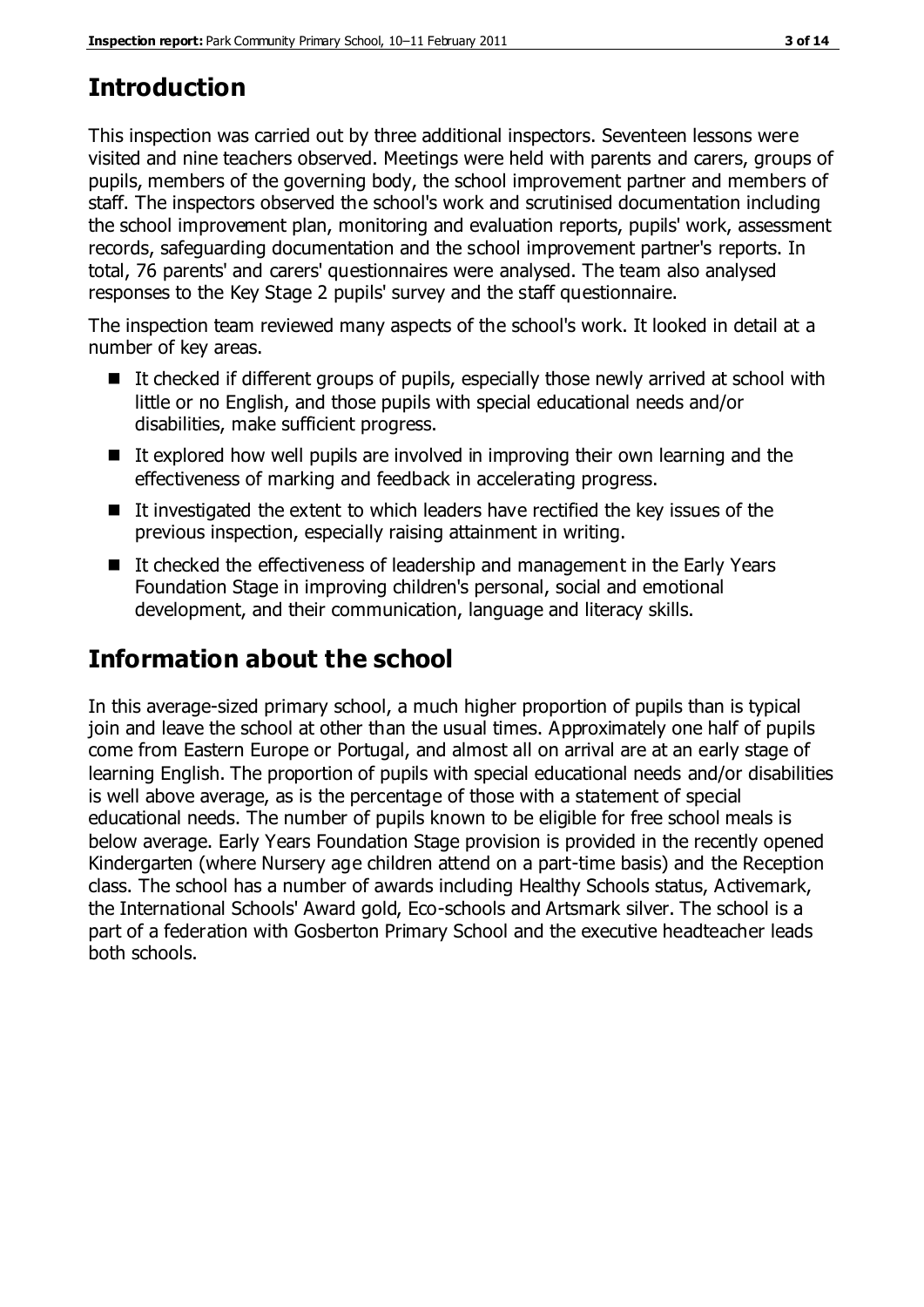# **Inspection judgements**

| Overall effectiveness: how good is the school? |  |
|------------------------------------------------|--|
|                                                |  |

## **The school's capacity for sustained improvement 3**

# **Main findings**

This school provides a satisfactory education. However, there are a number of outstanding features, including the care, guidance and support given to pupils, which is based on the strong, nurturing ethos evident. The effectiveness of the school's promotion of community cohesion and the extent to which pupils contribute to the school and wider community are also outstanding. Pupils are proud of their school and take an active part in decisionmaking through their many responsibilities. The school council is instrumental in bringing about change. It takes an active role in promoting the school within the local community; for example, during the Boston schools' network conference, pupils expressed their opinions on the international primary curriculum and answered questions from staff and other schools about their learning. All classes are twinned with a school in another country, which provides pupils with a first-rate understanding of the international community. They have an excellent understanding of similarities and differences between their own and other cultures, and have a strong sense of right and wrong. This is a very harmonious community where pupils' spiritual, moral, social and cultural development is outstanding.

A good start to school is made in the Early Years Foundation Stage, and in this key stage progress is good. This is because good attention is given to the differing personal and academic needs of children. Progress is not as strong in Years 1 to 6. Those who are newly arrived at school with little or no English are given outstanding personal support and good academic support when in small group sessions, learning the basics of the English language. However, when working with their peers, consideration of their needs is not as apparent. Even though teaching is satisfactory and a number of good and outstanding lessons were seen, teachers do not consistently make effective use of assessment information. Because of this, tasks are not matched precisely to individuals' learning needs, including those of the more able, and those with special educational needs and/or disabilities. Teachers do not consistently model good pieces of writing or give examples of how to approach a problem in mathematics. In good lessons, pupils' talk is given a high priority, but in others pupils are given insufficient time to verbalise their ideas before writing. All teachers mark work conscientiously, but the quality of marking varies, and some pupils are insufficiently clear where they need to focus their efforts to improve. Untidy work is too often accepted by teachers, and pupils do not have a neat legible style of handwriting. In some lessons, pupils are provided with tips for recognising success in their learning, but this is not the case in all classes.

The leadership and management team, established under the federation of schools, has a good understanding of the school's strengths and weaknesses, and self-evaluation is accurate. Through sharing expertise across schools, senior staff and subject leaders are able to support each other in their determination to raise attainment. In this there has been success, and attainment by Year 6, although broadly average in English and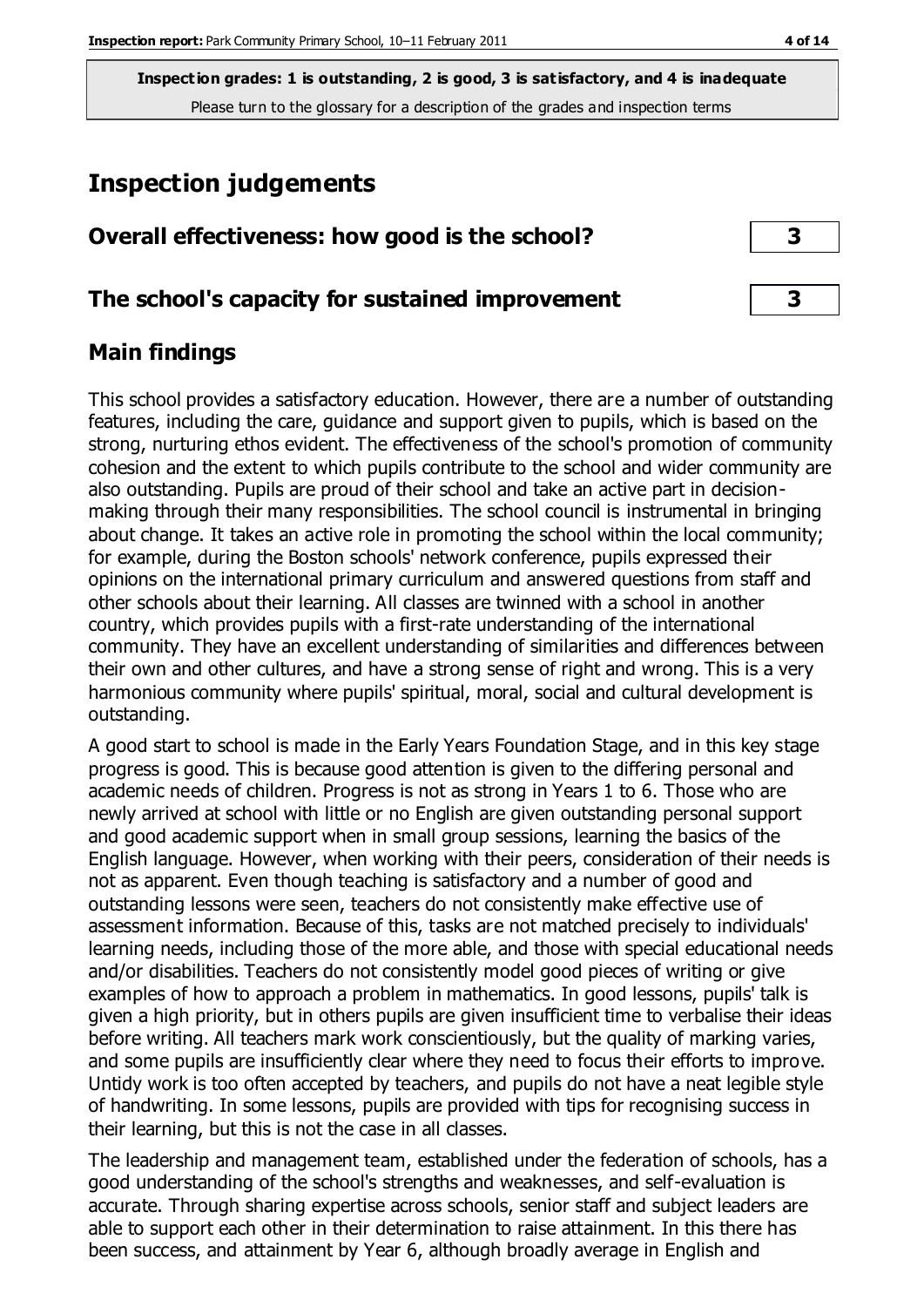mathematics, shows improvement over time. Writing, a weakness identified in the previous inspection, remains a weakness. The increasing proportion of pupils attending the school with little or no English has made this issue difficult for the school to rectify, as the priority has been to develop basic speaking and listening skills and then the reading expertise of pupils. However, improvements to the curriculum, the increased role of subject leaders and the rising attainment by the end of Year 6 show the school has satisfactory capacity to improve further.

Up to 40% of the schools whose overall effectiveness is judged satisfactory may receive a monitoring visit by an Ofsted inspector before their next section 5 inspection.

# **What does the school need to do to improve further?**

- Raise attainment and accelerate pupils' progress in Years 1 to 6 by ensuring that teachers:
	- use assessment information to plan precisely the next steps of learning for each pupil
	- regularly modelling good pieces of writing and how to solve number problems
	- $-$  give pupils structured opportunities to discuss their ideas orally
	- have higher expectations of pupils' handwriting and presentation.
- Involve pupils more in knowing how to improve their work by:
	- providing them with information about how to succeed in their learning
	- $=$  ensuring marking clearly shows them the strengths of their work and how to improve, and that teachers provide pupils with time to respond to the useful comments made.

# **Outcomes for individuals and groups of pupils 3**

In most lessons, pupils are interested in their activities. They say they enjoy school and 'learn lots.' However, learning and progress vary throughout the school and between subjects. In an English lesson for Years 5 and 6 pupils, learning was good, as pupils discussed what they could infer about a character from a picture. Visual literacy was used effectively to stimulate ideas and to develop pupils' language skills. In another lesson observed, progress was only satisfactory as the teacher did not use visual prompts to support learning. Consequently pupils, especially those at the early stage of learning English, had no visual model to aid their learning. Given children's generally below average attainment on entry and their broadly average skills when they leave Year 6, achievement is satisfactory. Those pupils with special educational needs and/or disabilities make progress similar to their peers, which is sometimes better when they are supported by a teaching assistant. Even so, when working alone they show good levels of independence. Those pupils at the early stage of learning English also make satisfactory progress but good progress initially when learning basic English vocabulary.

Pupils have a good understanding of the need for a healthy diet and enjoy taking part in exercise activities, such as football, netball, swimming and dance. Healthy Schools status and the achievement of Activemark show the school's commitment to encouraging this aspect of pupils' development. They say they feel safe and, although there is a little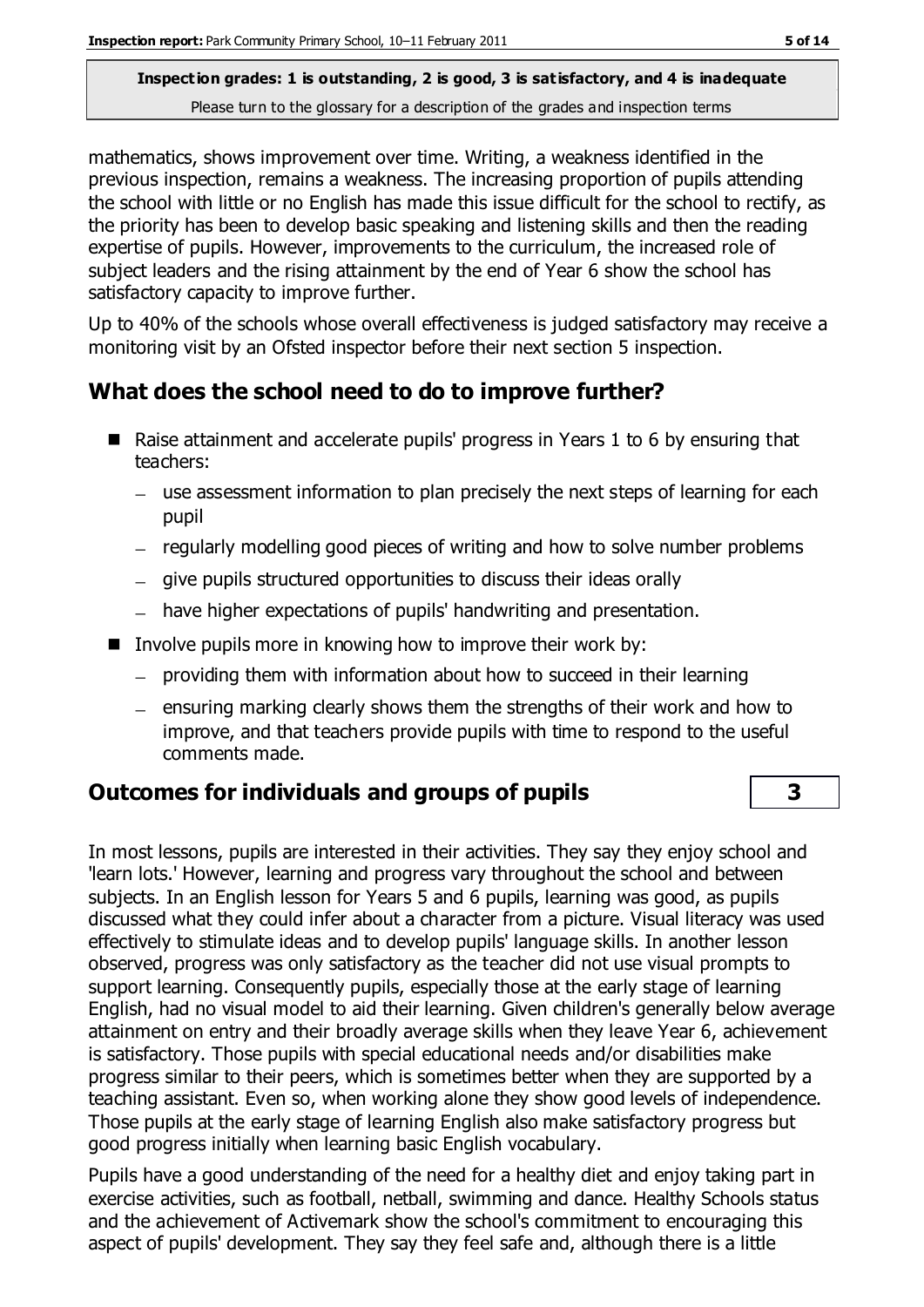bullying, it is sorted quickly and fairly. Behaviour is good and pupils from all backgrounds and nationalities mix well together. They enjoy responsibilities such as school councillors, play leaders and being a part of the peer partnership system, aimed at supporting those recently arrived in school. Pupils demonstrate empathy, high levels of compassion and look after each other well. They regularly raise funds for those more disadvantaged, for example, supporting charities such as Action Aid, Jeans for Genes, Red Nose Day and Children in Need. Pupils' sound grasp of basic skills and improving attendance mean they are satisfactorily prepared for the next stage of their education.

**Pupils' achievement and the extent to which they enjoy their learning 3** Taking into account: Pupils' attainment<sup>1</sup> 3 The quality of pupils' learning and their progress and  $\frac{3}{3}$  The quality of learning for pupils with special educational needs and/or disabilities and their progress 3 **The extent to which pupils feel safe 2 Pupils' behaviour 2 The extent to which pupils adopt healthy lifestyles 2 The extent to which pupils contribute to the school and wider community 1 The extent to which pupils develop workplace and other skills that will contribute to their future economic well-being 3** Taking into account: Pupils' attendance<sup>1</sup> 3 **The extent of pupils' spiritual, moral, social and cultural development 1**

These are the grades for pupils' outcomes

<sup>1</sup> The grades for attainment and attendance are: 1 is high; 2 is above average; 3 is broadly average; and 4 is low

# **How effective is the provision?**

Teaching is satisfactory; however, there were examples of good and outstanding teaching observed during the inspection. In these lessons, good subject knowledge was displayed and a variety of teaching methods used to appeal to the range of pupils' learning styles. Teachers manage behaviour well and relationships are good. This contributes to pupils' working well at the tasks they are set. Good quality, daily teaching of letters and sounds is helping to improve pupils' progress in reading. Questioning is good and teachers use questions well to assess pupils' understanding. All teachers share the learning objective with pupils and, at times, tell them how they will know they have achieved the objective. However, this success information is not used consistently or referred to when marking pupils' work. Resources are generally used well and teaching assistants deployed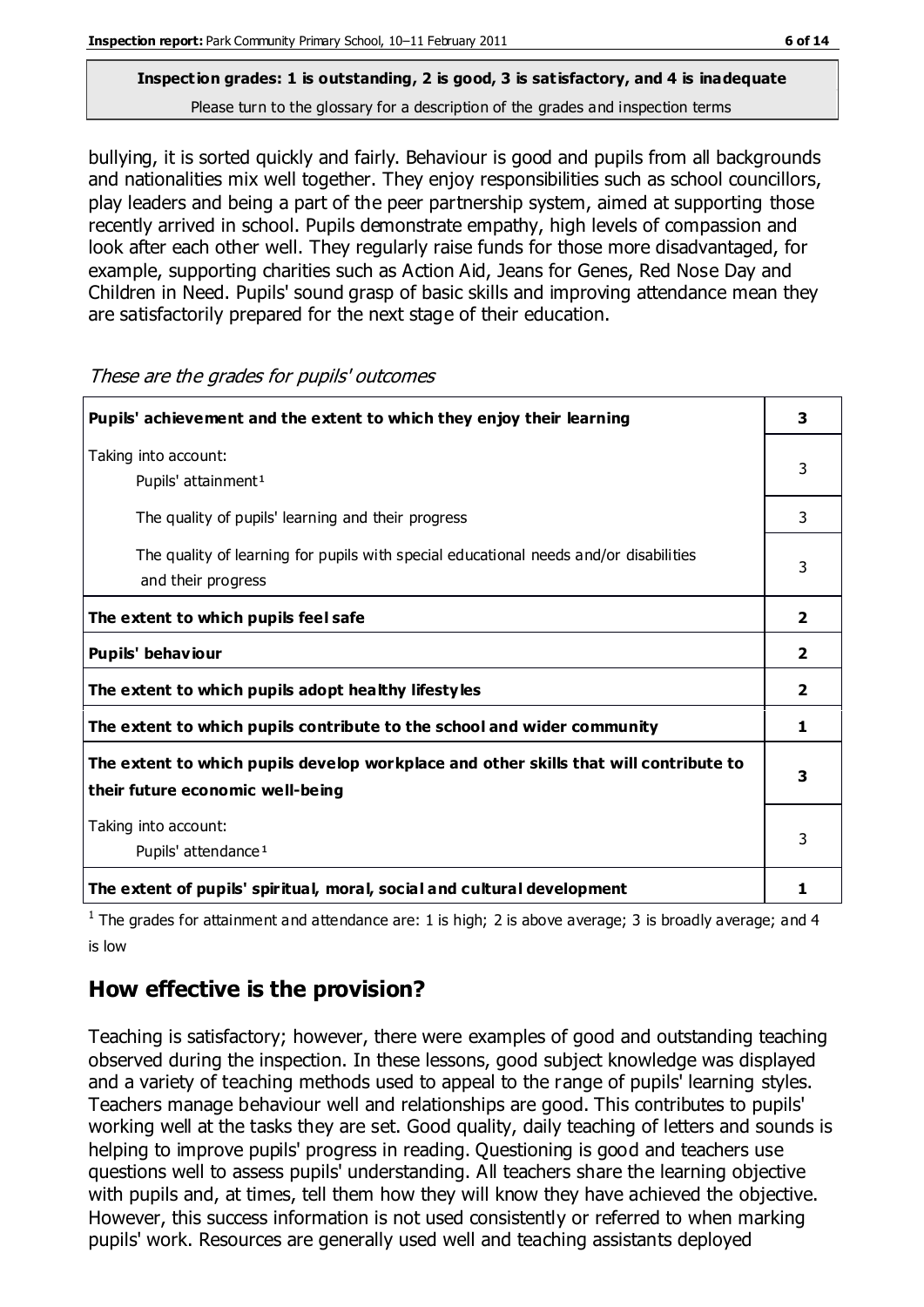appropriately to help learning, especially to support pupils with special educational needs and/or disabilities and those learning English.

The curriculum is broad and balanced, with an appropriate amount of time allocated to English and mathematics. The afternoon skills-based curriculum enables pupils to work well in teams and to be able to apply their learning from one subject to another. Provision for personal development is good and the emphasis on the learning about global communities enables pupils to develop a very secure awareness of, and respect for, different cultures. Enrichment activities are good with good partnership working, effectively enhancing the provision.

Pupils are treated with great sensitivity, respect and kindness, helping them to grow in confidence and self-esteem as they mature. The pastoral and personal needs of each pupil, including potentially vulnerable pupils and those with special educational needs and/or disabilities, are well known to the school. Pupils who join the school at times other than the normal point of entry are given excellent pastoral support to enable them quickly to feel part of the school community. All pupils are provided with a welcome pack in their first language where possible, a communication fan and details of their 'buddy' in order to ease the transition. The morning breakfast club provides a useful facility for working parents and carers and gives pupils a motivating start to the school day.

| The quality of teaching                                                                                    |  |
|------------------------------------------------------------------------------------------------------------|--|
| Taking into account:<br>The use of assessment to support learning                                          |  |
| The extent to which the curriculum meets pupils' needs, including, where relevant,<br>through partnerships |  |
| The effectiveness of care, guidance and support                                                            |  |

These are the grades for the quality of provision

# **How effective are leadership and management?**

Leaders at all levels work well together and there is a shared vision which leads to wellorganised and coordinated action plans. The increased capacity by being part of a federation has enabled the executive headteacher to develop leadership responsibilities and to draw upon the strengths available in both schools. For example, the head of school at the federated school is also the assessment leader of both schools. There is a common sense of purpose and the executive headteacher has ensured staff morale is high. Selfevaluation is accurate although monitoring evidence, for example, book scrutinies, indicates a lack of rigour in the evaluation of presentation and quality of pupils' work. Leaders and managers, including the governing body, are determined to accelerate progress, but recognise there is still more to do to secure consistently good teaching and learning in order to accelerate pupils' progress.

The effectiveness of the governing body is good. It is supportive and knowledgeable about the school's strengths and areas for improvement. All requirements for safeguarding pupils' health and well-being are securely followed and exceed basic statutory requirements. Effective policies keep pupils safe, for example, making pupils aware of the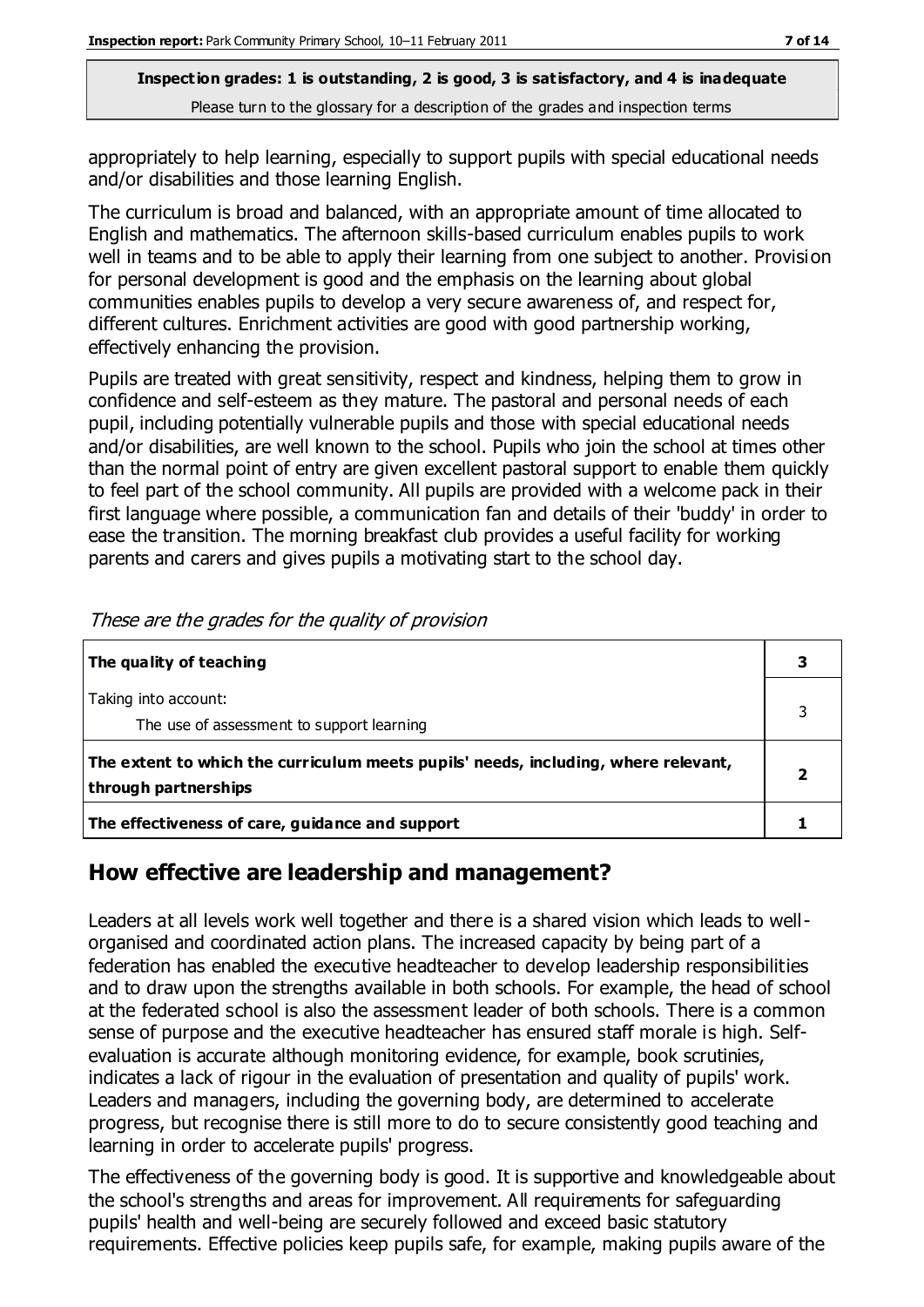dangers of using the Internet. Equal opportunities and the tackling of discrimination are satisfactory; all pupils achieve equally and have opportunities to take part in all that the school provides. The promotion of community cohesion is a real strength of the school. There are not only very effective links within the local community, including good partnership working, but also nationally and internationally. The school successfully monitors its work and is able to demonstrate the very positive impact it has on pupils' understanding and personal development.

These are the grades for leadership and management

| The effectiveness of leadership and management in embedding ambition and driving<br><b>improvement</b>                                                           | 2              |
|------------------------------------------------------------------------------------------------------------------------------------------------------------------|----------------|
| Taking into account:<br>The leadership and management of teaching and learning                                                                                   | 3              |
| The effectiveness of the governing body in challenging and supporting the<br>school so that weaknesses are tackled decisively and statutory responsibilities met |                |
| The effectiveness of the school's engagement with parents and carers                                                                                             | 2              |
| The effectiveness of partnerships in promoting learning and well-being                                                                                           | $\overline{2}$ |
| The effectiveness with which the school promotes equality of opportunity and tackles<br><b>discrimination</b>                                                    | 3              |
| The effectiveness of safeguarding procedures                                                                                                                     | 2              |
| The effectiveness with which the school promotes community cohesion                                                                                              | ı              |
| The effectiveness with which the school deploys resources to achieve value for money                                                                             | з              |

# **Early Years Foundation Stage**

From generally below expected levels of development on entry, especially in personal, social and emotional development and communication, language and literacy, children make good progress. This is due to good teaching, and good leadership and management. The Early Years Foundation Stage leader responds well to children's needs. For example, there is a good emphasis on developing children's personal social and emotional skills through play and structured activities. However, at times there is too much emphasis on adult-led activities. Speech and language are given a high priority. All adults frequently assess each child's development and use this information to modify planning so that provision meets the differing needs of children well. Potentially vulnerable children are identified promptly and the school works closely with parents and carers and outside support agencies to ensure excellent care and support. Safeguarding procedures are fully effective and welfare requirements are met.

The newly-opened Kindergarten provides a good start to school life and good induction procedures, alongside a caring, friendly atmosphere, ensure children settle quickly and enjoy their learning. This was seen as the children eagerly took part in a letters and sounds game which involved them 'crossing the river' and escaping the 'crocodiles'. This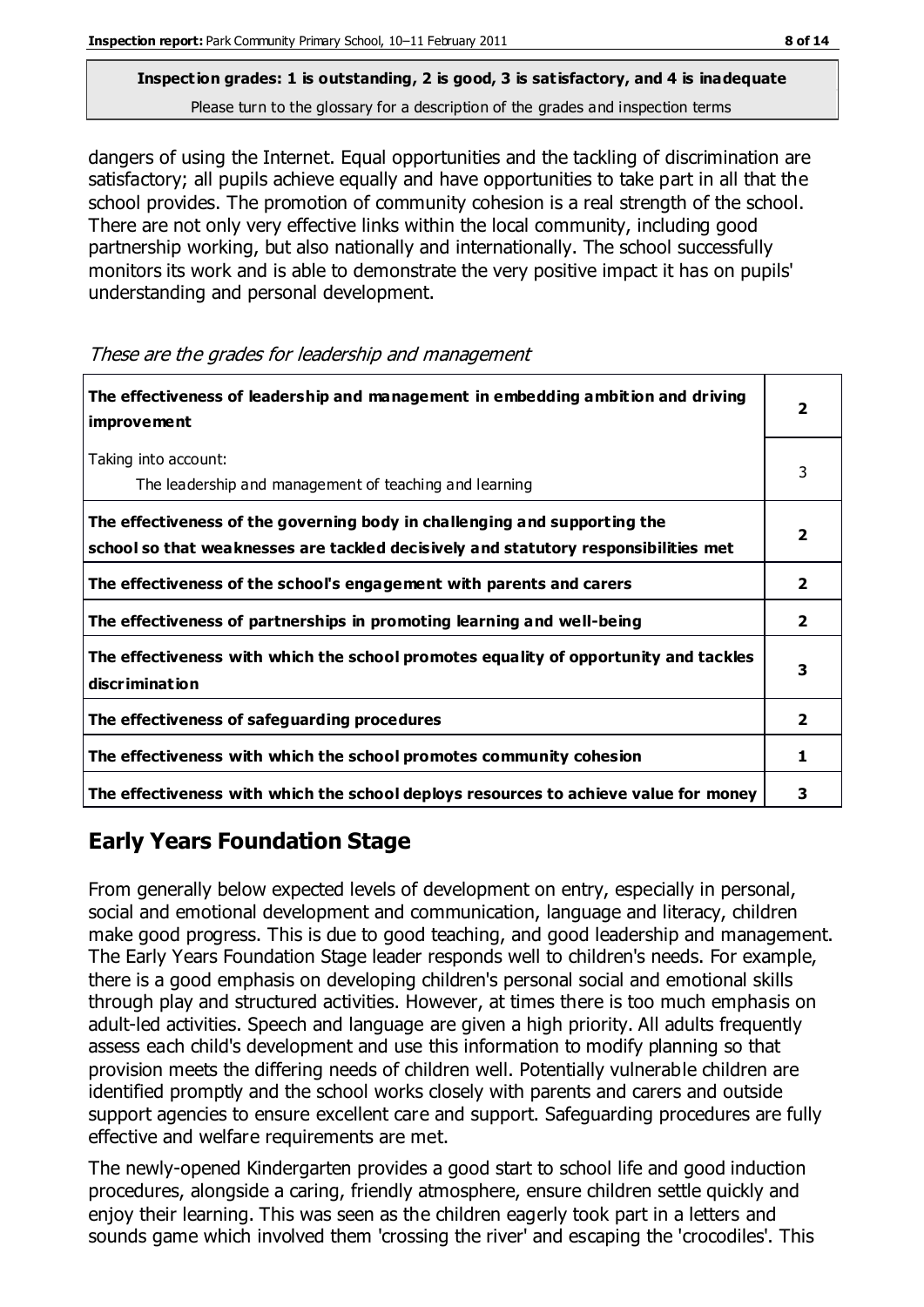good start continues into Reception, and parents and carers appreciate the opportunities to work with their children and talk to staff at the start of the school day. Children are encouraged to grow in independence and are sensitively and effectively prepared for more formal learning as they grow older. Their personal, social and emotional development and behaviour are good, and effective questioning and well-focused adult interventions in the classrooms help them progress well in speaking and listening. This means that by the end of Reception, although the levels of development of many children are still below those expected for their age, they achieve well.

These are the grades for the Early Years Foundation Stage

| Overall effectiveness of the Early Years Foundation Stage                             |  |  |
|---------------------------------------------------------------------------------------|--|--|
| Taking into account:<br>Outcomes for children in the Early Years Foundation Stage     |  |  |
| The quality of provision in the Early Years Foundation Stage                          |  |  |
| The effectiveness of leadership and management of the Early Years Foundation<br>Stage |  |  |

# **Views of parents and carers**

The views of parents and carers are mostly positive. They appreciate the way their children enjoy school and feel safe. The vast majority feel that teachers do a good job and are happy with their child's experience of school. A small minority say that adults do not always manage incidences of poor behaviour well. During the inspection, no inappropriate behaviour was observed and pupils reported that teachers deal effectively with any misbehaviour if it does occur.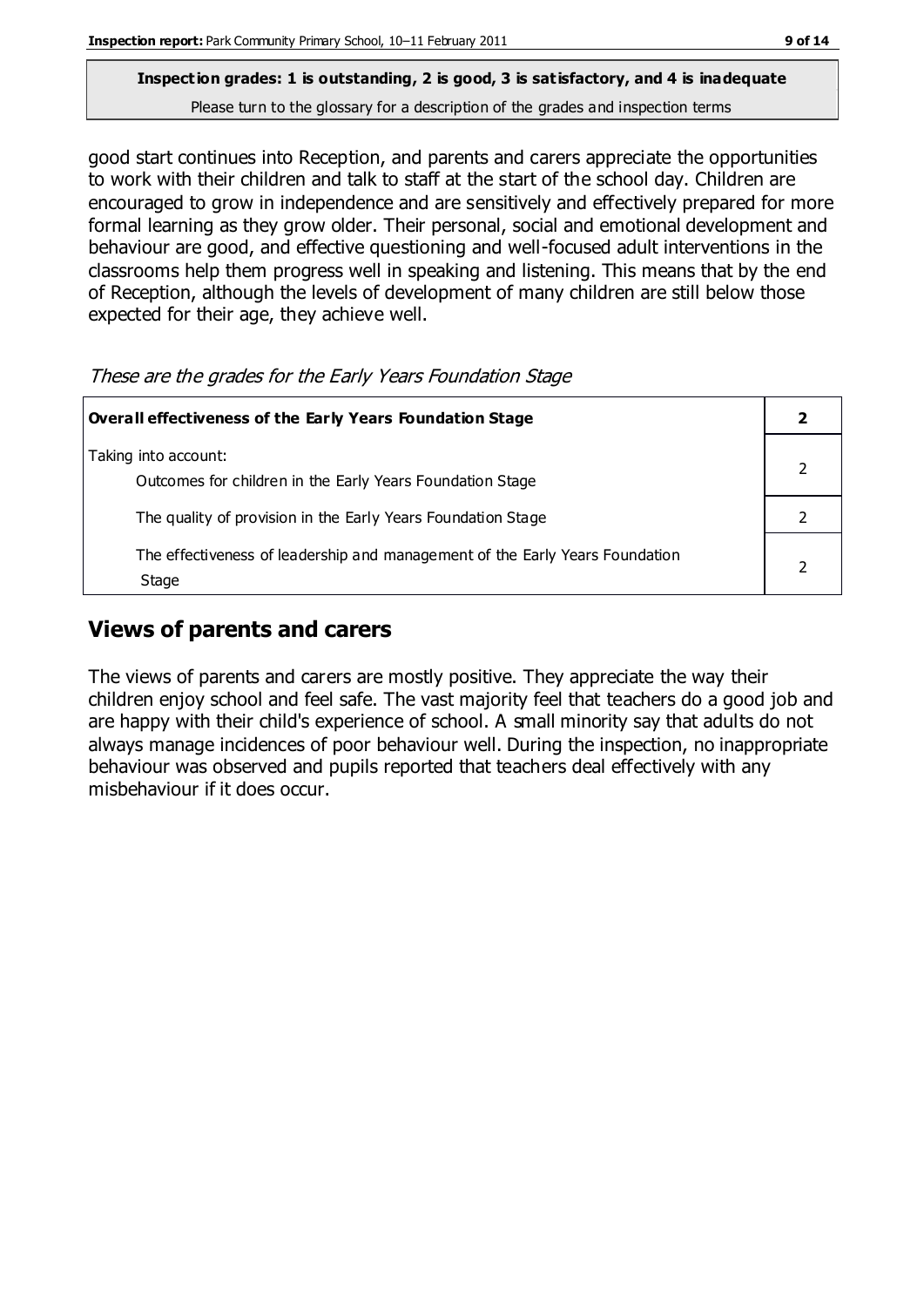#### **Responses from parents and carers to Ofsted's questionnaire**

Ofsted invited all the registered parents and carers of pupils registered at Park Community Primary School to complete a questionnaire about their views of the school.

In the questionnaire, parents and carers were asked to record how strongly they agreed with 13 statements about the school. The inspection team received 76 completed questionnaires by the end of the on-site inspection. In total, there are 217 pupils registered at the school.

| <b>Statements</b>                                                                                                                                                                                                                                       | <b>Strongly</b><br>agree |               | <b>Agree</b> |               | <b>Disagree</b> |                | <b>Strongly</b><br>disagree |               |
|---------------------------------------------------------------------------------------------------------------------------------------------------------------------------------------------------------------------------------------------------------|--------------------------|---------------|--------------|---------------|-----------------|----------------|-----------------------------|---------------|
|                                                                                                                                                                                                                                                         | <b>Total</b>             | $\frac{0}{0}$ | <b>Total</b> | $\frac{0}{0}$ | <b>Total</b>    | $\frac{0}{0}$  | <b>Total</b>                | $\frac{0}{0}$ |
| My child enjoys school                                                                                                                                                                                                                                  | 43                       | 57            | 31           | 41            | 2               | 3              | $\mathbf 0$                 | $\mathbf 0$   |
| The school keeps my child<br>safe                                                                                                                                                                                                                       | 40                       | 53            | 34           | 45            | 0               | 0              | $\overline{2}$              | 3             |
| My school informs me about<br>my child's progress                                                                                                                                                                                                       | 36                       | 47            | 30           | 39            | 7               | 9              | $\mathbf 0$                 | $\mathbf 0$   |
| My child is making enough<br>progress at this school                                                                                                                                                                                                    | 35                       | 46            | 34           | 45            | 3               | 4              | 2                           | 3             |
| The teaching is good at this<br>school                                                                                                                                                                                                                  | 36                       | 47            | 36           | 47            | 0               | 0              | $\overline{2}$              | 3             |
| The school helps me to<br>support my child's learning                                                                                                                                                                                                   | 30                       | 39            | 39           | 51            | 5               | $\overline{7}$ | $\mathbf 0$                 | $\mathbf 0$   |
| The school helps my child to<br>have a healthy lifestyle                                                                                                                                                                                                | 29                       | 38            | 39           | 51            | 3               | 4              | $\mathbf 0$                 | $\mathbf 0$   |
| The school makes sure that<br>my child is well prepared for<br>the future (for example<br>changing year group,<br>changing school, and for<br>children who are finishing<br>school, entering further or<br>higher education, or entering<br>employment) | 30                       | 39            | 38           | 50            | 3               | 4              | $\overline{2}$              | 3             |
| The school meets my child's<br>particular needs                                                                                                                                                                                                         | 28                       | 37            | 41           | 54            | 4               | 5              | $\mathbf 0$                 | $\mathbf 0$   |
| The school deals effectively<br>with unacceptable behaviour                                                                                                                                                                                             | 28                       | 37            | 35           | 46            | 9               | 12             | 3                           | 4             |
| The school takes account of<br>my suggestions and concerns                                                                                                                                                                                              | 29                       | 38            | 33           | 43            | 6               | 8              | 3                           | 4             |
| The school is led and<br>managed effectively                                                                                                                                                                                                            | 34                       | 45            | 35           | 46            | 3               | $\overline{4}$ | 3                           | 4             |
| Overall, I am happy with my<br>child's experience at this<br>school                                                                                                                                                                                     | 37                       | 49            | 34           | 45            | $\pmb{0}$       | 0              | $\overline{2}$              | 3             |

The table above summarises the responses that parents and carers made to each statement. The percentages indicate the proportion of parents and carers giving that response out of the total number of completed questionnaires. Where one or more parents and carers chose not to answer a particular question, the percentages will not add up to 100%.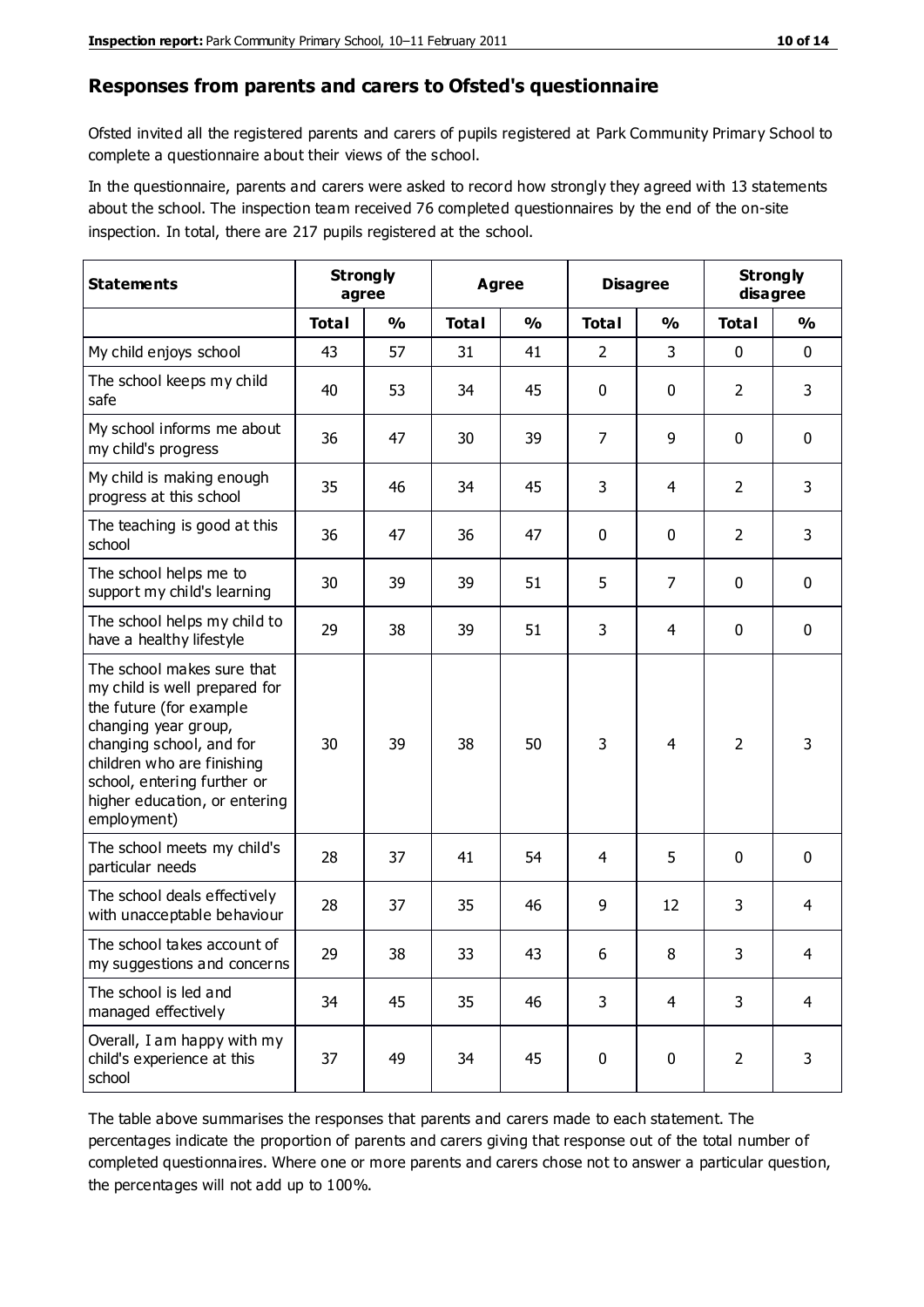# **Glossary**

| Grade   | <b>Judgement</b> | <b>Description</b>                                                                                                                                                                                                            |
|---------|------------------|-------------------------------------------------------------------------------------------------------------------------------------------------------------------------------------------------------------------------------|
| Grade 1 | Outstanding      | These features are highly effective. An outstanding school<br>provides exceptionally well for all its pupils' needs.                                                                                                          |
| Grade 2 | Good             | These are very positive features of a school. A school that<br>is good is serving its pupils well.                                                                                                                            |
| Grade 3 | Satisfactory     | These features are of reasonable quality. A satisfactory<br>school is providing adequately for its pupils.                                                                                                                    |
| Grade 4 | Inadequate       | These features are not of an acceptable standard. An<br>inadequate school needs to make significant improvement<br>in order to meet the needs of its pupils. Ofsted inspectors<br>will make further visits until it improves. |

## **What inspection judgements mean**

# **Overall effectiveness of schools**

|                       | Overall effectiveness judgement (percentage of schools) |      |                     |                   |
|-----------------------|---------------------------------------------------------|------|---------------------|-------------------|
| <b>Type of school</b> | <b>Outstanding</b>                                      | Good | <b>Satisfactory</b> | <b>Inadequate</b> |
| Nursery schools       | 59                                                      | 35   | 3                   | 3                 |
| Primary schools       | 9                                                       | 44   | 39                  | 7                 |
| Secondary schools     | 13                                                      | 36   | 41                  | 11                |
| Sixth forms           | 15                                                      | 39   | 43                  | 3                 |
| Special schools       | 35                                                      | 43   | 17                  | 5                 |
| Pupil referral units  | 21                                                      | 42   | 29                  | 9                 |
| All schools           | 13                                                      | 43   | 37                  | 8                 |

New school inspection arrangements were introduced on 1 September 2009. This means that inspectors now make some additional judgements that were not made previously.

The data in the table above are for the period 1 September 2009 to 31 August 2010 and are consistent with the latest published official statistics about maintained school inspec tion outcomes (see **[www.ofsted.gov.uk](http://www.ofsted.gov.uk/)**).

The sample of schools inspected during 2009/10 was not representative of all schools nationally, as weaker schools are inspected more frequently than good or outstanding schools.

Percentages are rounded and do not always add exactly to 100.

Sixth form figures reflect the judgements made for the overall effectiveness of the sixth form in secondary schools, special schools and pupil referral units.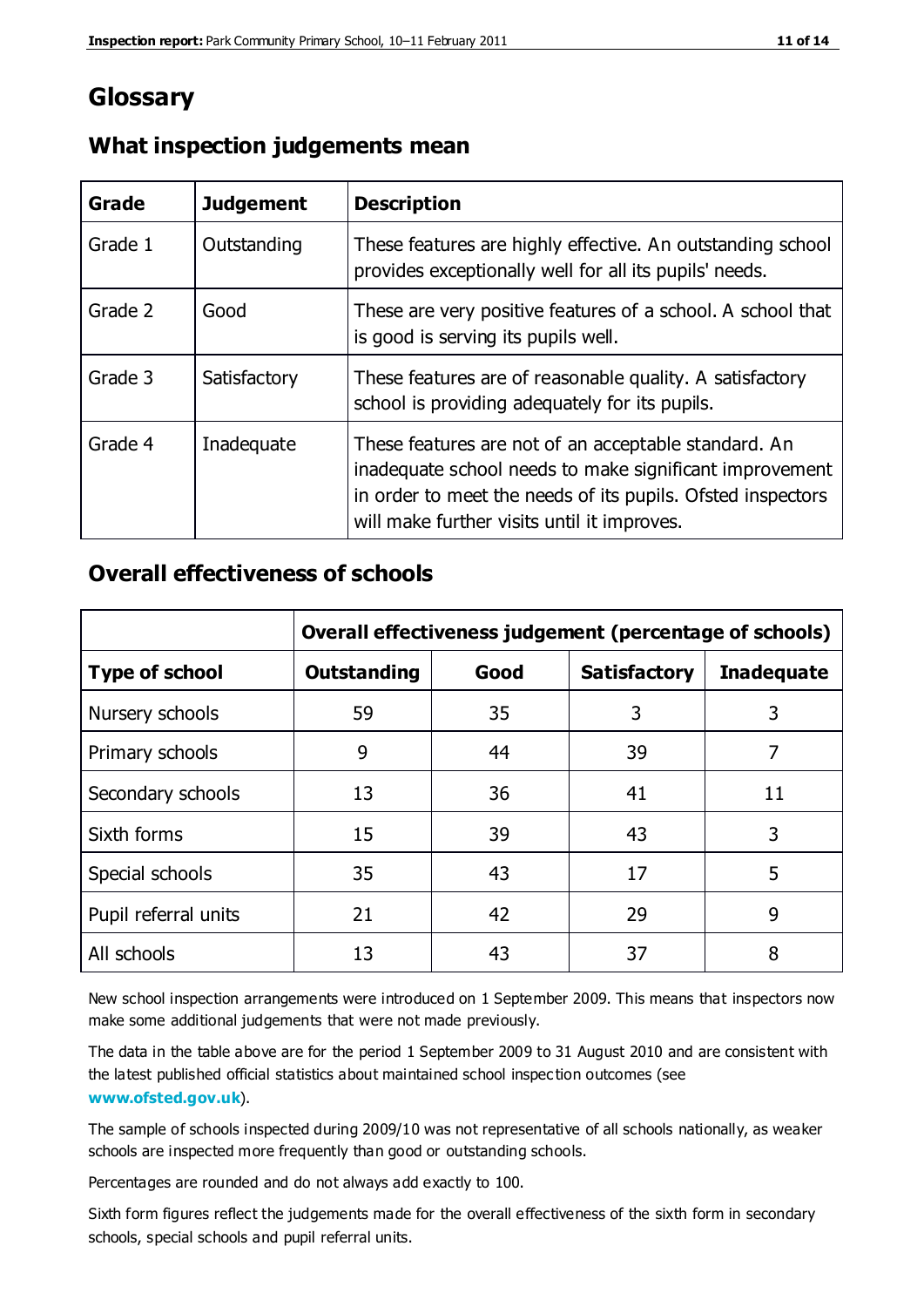# **Common terminology used by inspectors**

| Achievement:               | the progress and success of a pupil in their learning,<br>development or training.                                                                                                                                                          |  |  |
|----------------------------|---------------------------------------------------------------------------------------------------------------------------------------------------------------------------------------------------------------------------------------------|--|--|
| Attainment:                | the standard of the pupils' work shown by test and<br>examination results and in lessons.                                                                                                                                                   |  |  |
| Capacity to improve:       | the proven ability of the school to continue<br>improving. Inspectors base this judgement on what<br>the school has accomplished so far and on the quality<br>of its systems to maintain improvement.                                       |  |  |
| Leadership and management: | the contribution of all the staff with responsibilities,<br>not just the headteacher, to identifying priorities,<br>directing and motivating staff and running the school.                                                                  |  |  |
| Learning:                  | how well pupils acquire knowledge, develop their<br>understanding, learn and practise skills and are<br>developing their competence as learners.                                                                                            |  |  |
| Overall effectiveness:     | inspectors form a judgement on a school's overall<br>effectiveness based on the findings from their<br>inspection of the school. The following judgements,<br>in particular, influence what the overall effectiveness<br>judgement will be. |  |  |
|                            | The school's capacity for sustained<br>improvement.                                                                                                                                                                                         |  |  |
|                            | Outcomes for individuals and groups of pupils.                                                                                                                                                                                              |  |  |
|                            | The quality of teaching.                                                                                                                                                                                                                    |  |  |
|                            | The extent to which the curriculum meets<br>pupils' needs, including, where relevant,<br>through partnerships.                                                                                                                              |  |  |
|                            | The effectiveness of care, guidance and<br>support.                                                                                                                                                                                         |  |  |
| Progress:                  | the rate at which pupils are learning in lessons and<br>over longer periods of time. It is often measured by<br>comparing the pupils' attainment at the end of a key                                                                        |  |  |

stage with their attainment when they started.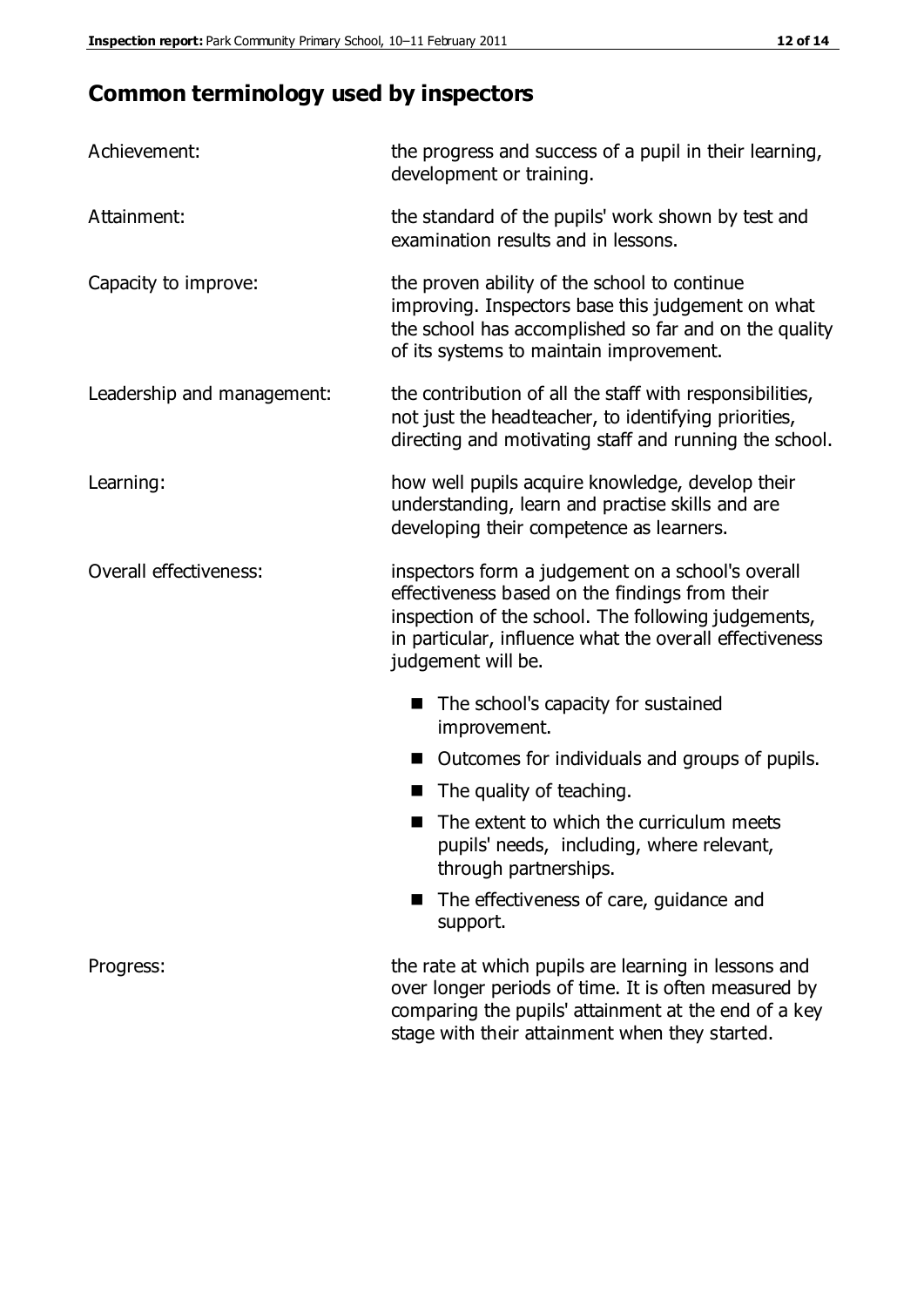## **This letter is provided for the school, parents and carers to share with their children. It describes Ofsted's main findings from the inspection of their school.**

14 February 2011

#### Dear Pupils

#### **Inspection of Park Community Primary School, Boston PE21 9LQ**

Thank you very much for the welcome you gave us when we visited your school. We enjoyed meeting all of you and seeing you work and play. We learned a great deal about your school and this letter is to tell you what we found. We judged that your school is providing you with a satisfactory education because there are some things that are good and even outstanding, but others that could be better.

We think yours is a very inclusive school, which means you all get on very well together no matter which country you come from. We think this is a real strength and something to be proud of. We think you are very kind, behave well and are always willing to help others who are less well off than yourselves. You do lots for charity and to help people in the local community. You have an excellent understanding of different communities throughout the world. You also have a good awareness of the importance of leading a healthy lifestyle and of how to keep safe. We think the adults in your school provide you with outstanding care, guidance and support. This is why those of you who are new to the school, and those of you who are worried or upset, quickly settle and enjoy school life.

Your executive headteacher, staff and governors want your school to get better, and we have agreed with them some important things to make this happen. We agreed that those of you in the Kindergarten and Reception make good progress but this good progress does not continue throughout the school. Therefore we have asked teachers to use information about what you know already to plan very carefully your next steps of learning. Also, we have asked them to give you help in improving your handwriting and presentation skills. We think you should be more involved in knowing how to improve your work, and be given much clearer advice about how to achieve the lesson objective. When your work is marked we have asked teachers to tell you exactly why your work is good, and how to make it better.

Thank you again for your help with the inspection. You can also all help your teachers by asking them to give you time to reply to their useful marking comments.

Yours sincerely

Lois Furness Lead inspector